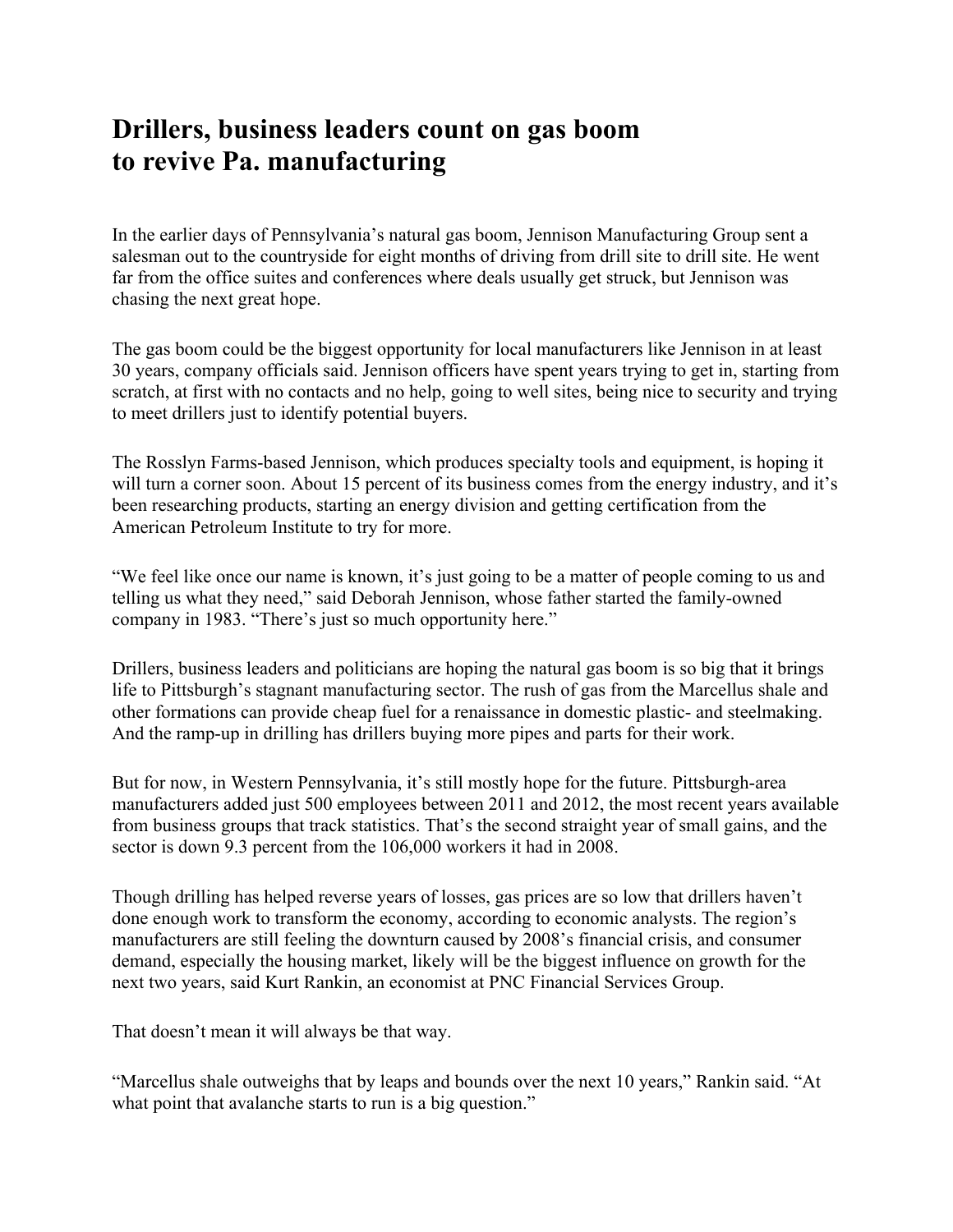There aren't enough businesses using natural gas right now to bring that soon, but that's on course to change within a few years. The chemical industry alone is planning to spend \$100.2 billion through 2023 on gas-fed plants, according to American Chemistry Council data. The electric power industry and natural gas exporters are also spending billions on new plants across the country, with many already under construction.

Once that wave of new demand goes online, prices should rise, encouraging even more drilling around the country. The ideal scenario is that it hits a sweet spot under \$6 per unit, cheap enough to fuel growth in domestic manufacturing while still putting the drilling industry — and its manufacturing suppliers — into overdrive, Rankin and other experts said.

Primary metals and the chemical industry are the two biggest beneficiaries of the surging shale gas supply, according to a December long-term forecast from the Department of Energy. Drillers need steel for pipelines to move gas around, and chemical plants can use natural gas to make fertilizers and plastics. If the chemical arm of Royal Dutch Shell plc follows through on a multibillion-dollar proposal to build a plant that turns shale ethane into plastics, it would be the most transformative advancement for the region, sprouting an almost totally new plastics industry here, Rankin said.

So manufacturing companies have been gearing up. Jennison spent \$50,000 and two years of work to get certification from the American Petroleum Institute, hoping to prove to drillers their products meet the highest industry standards, company executives said. Other companies are adding staff, too.

"We see it, yeah. Every company that we know of and work with practically is seeing good business opportunities," said Petra Mitchell, CEO of Catalyst Connection, a Pittsburgh nonprofit that helps manufacturers, including Jennison. "They're looking to hire. They're making modest investments. We're cautiously optimistic."

The companies that make metal parts, engines and machines for the natural gas industry have made the greatest economic impact nationally, but it's been limited here so far. Employment in this manufacturing sector averaged about 10,300 workers in the Pittsburgh metropolitan area in the first three months of 2013, — the most recent federal data available — down about 100 employees from the same period the year prior. That's down about 1,000 workers since the gas boom started in 2007.

A lot of the drilling supply business is going out of state, locals said. Drillers move fast and rely on efficient logistics, so they're apt to stick with contractors they know and trust for their supply chain, even if that means using companies based out of Texas or Louisiana, locals said. For most of the small machine shops and toolmakers regionally, it's been too pricey to acquire the more stringent drilling industry certification, said Edward Sikora, director of the National Tooling and Machining Association's Pittsburgh chapter.